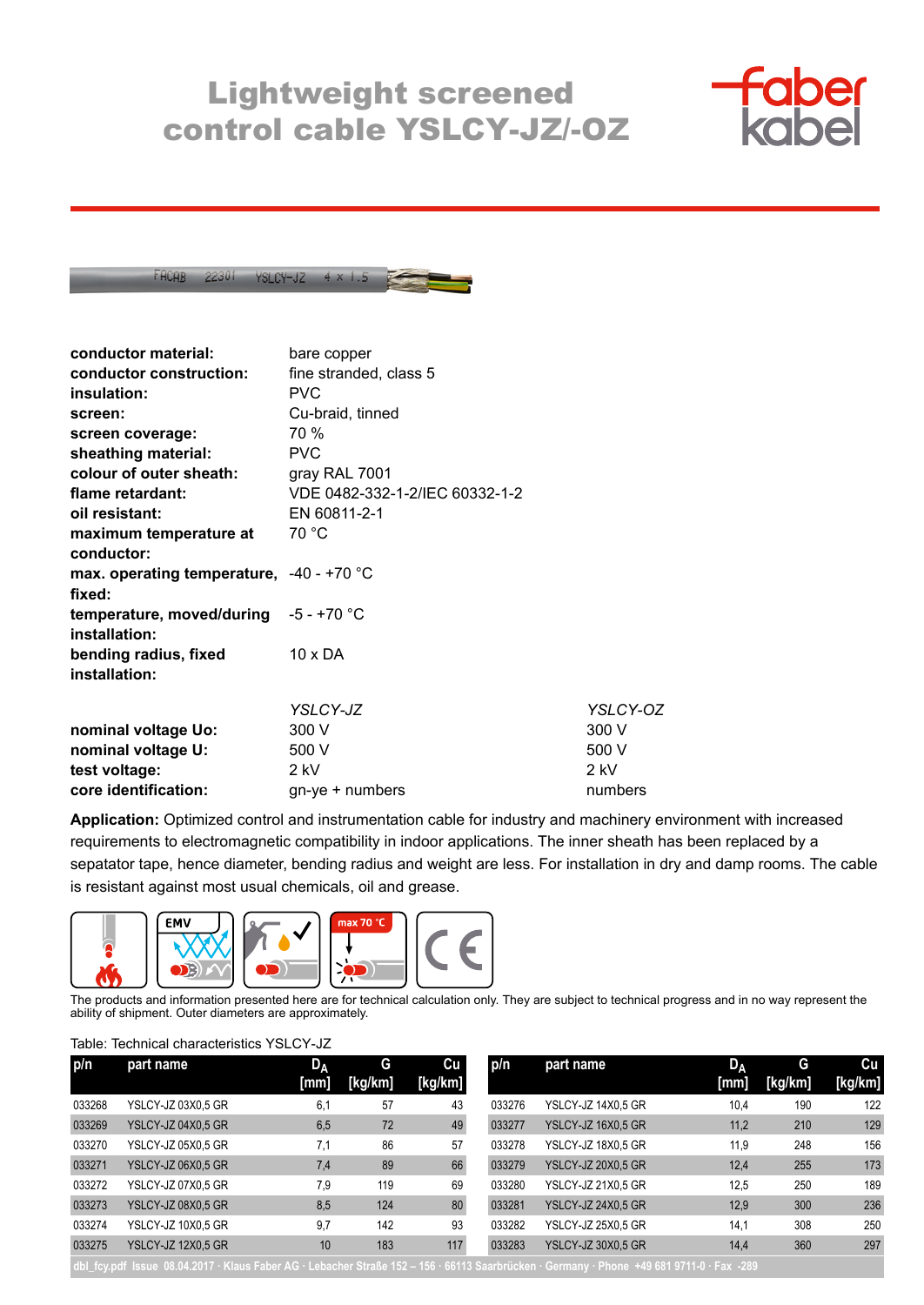| p/n              | part name                            | D <sub>A</sub> | G          | Cu<br>[kg/km] | p/n              | part name                              | D <sub>A</sub><br>[mm] | G          | Cu             |
|------------------|--------------------------------------|----------------|------------|---------------|------------------|----------------------------------------|------------------------|------------|----------------|
|                  |                                      | [mm]           | [kg/km]    |               |                  |                                        |                        | [kg/km]    | [kg/km]        |
| 033284           | YSLCY-JZ 32X0.5 GR                   | 15,2           | 425        | 301           | 033340           | YSLCY-JZ 50X1 GR                       | 24,2                   | 1015       | 662            |
| 033285           | YSLCY-JZ 34X0,5 GR                   | 15,3           | 433        | 312           | 033341           | YSLCY-JZ 61X1 GR                       | 27,3                   | 1205       | 710            |
| 033286           | YSLCY-JZ 36X0,5 GR                   | 15,7           | 446        | 320           | 033342           | YSLCY-JZ 80X1 GR                       | 27,6                   | 1445       | 940            |
| 033287           | YSLCY-JZ 40X0,5 GR                   | 16,5           | 475<br>486 | 345           | 033343           | YSLCY-JZ 100X1 GR                      | 28,8                   | 1613       | 1180<br>$90\,$ |
| 033288           | YSLCY-JZ 41X0,5 GR                   | 17,1           |            | 355           | 033345           | YSLCY-JZ 03X1,5 GR                     | 7,7                    | 115        |                |
| 033289           | YSLCY-JZ 50X0,5 GR                   | 18,4           | 573        | 407           | 033346           | YSLCY-JZ 04X1,5 GR                     | 8,3                    | 149        | 110            |
| 033290           | YSLCY-JZ 61X0.5 GR                   | 19,8           | 653        | 580           | 032876           | YSLCY-JZ 05X1,5 GR                     | 9,4                    | 180        | 125            |
| 033291           | YSLCY-JZ 80X0,5 GR                   | 21,9           | 784        | 690           | 033347           | YSLCY-JZ 07X1,5 GR                     | 10,7                   | 230        | 152            |
| 033292           | YSLCY-JZ 100X0,5 GR                  | 24,3           | 995        | 814           | 033348           | YSLCY-JZ 08X1,5 GR                     | 11,9                   | 244        | 172            |
| 033293           | YSLCY-JZ 03X0,75 GR                  | 6,5            | 69         | $50\,$        | 033349           | YSLCY-JZ 10X1.5 GR                     | 13,4                   | 313        | 201            |
| 033294           | YSLCY-JZ 04X0,75 GR                  | 7,1            | 88         | 61            | 033350           | YSLCY-JZ 12X1,5 GR                     | 13,5                   | 354        | 268            |
| 033295           | YSLCY-JZ 05X0,75 GR                  | 7,8            | 120        | $72\,$        | 033351           | YSLCY-JZ 14X1,5 GR                     | 13,7                   | 383        | 272            |
| 033296           | YSLCY-JZ 06X0,75 GR                  | 8,1            | 113        | 87            | 033352           | YSLCY-JZ 16X1,5 GR                     | 14,3                   | 424        | 285            |
| 033297           | YSLCY-JZ 07X0,75 GR                  | 8,6            | 153        | 98            | 033266           | YSLCY-JZ 18X1.5 GR                     | 15,8                   | 523        | 373            |
| 033298           | YSLCY-JZ 08X0,75 GR                  | 9,4            | 145        | 110           | 033353           | YSLCY-JZ 19X1,5 GR                     | 16,3                   | 508        | 390            |
| 033299           | <b>YSLCY-JZ 10X0,75 GR</b>           | 10,7           | 192        | 140           | 033354           | <b>YSLCY-JZ 20X1.5 GR</b>              | 16,5                   | 570        | 407            |
| 033300           | YSLCY-JZ 12X0,75 GR                  | 11,1           | 220        | 151           | 033355           | YSLCY-JZ 21X1,5 GR                     | 16,9                   | 560        | 424            |
| 033301           | <b>YSLCY-JZ 14X0,75 GR</b>           | 11,4           | 225        | 167           | 033356           | YSLCY-JZ 24X1,5 GR                     | 19,7                   | 690        | 448            |
| 033302           | YSLCY-JZ 16X0,75 GR                  | 12,1           | 275        | 183           | 033357           | YSLCY-JZ 25X1,5 GR                     | 20,3                   | 722        | 530            |
| 033303           | <b>YSLCY-JZ 18X0,75 GR</b>           | 12,9           | 306        | 211           | 033358           | YSLCY-JZ 27X1.5 GR                     | 20,5                   | 774        | 513            |
| 033304           | YSLCY-JZ 19X0,75 GR                  | 13,2           | 308        | 221           | 033359           | YSLCY-JZ 28X1,5 GR                     | 20,8                   | 810        | 525            |
| 033305           | YSLCY-JZ 20X0,75 GR                  | 13,6           | 336        | 238           | 033360           | <b>YSLCY-JZ 30X1.5 GR</b>              | 21,1                   | 838        | 572            |
| 033306           | YSLCY-JZ 21X0,75 GR                  | 13,8           | 380        | 246           | 033361           | YSLCY-JZ 34X1,5 GR                     | 21,3                   | 950        | 683            |
| 033307           | YSLCY-JZ 24X0,75 GR                  | 15,5           | 425        | 270           | 033362           | YSLCY-JZ 35X1,5 GR                     | 21,4                   | 890        | 645            |
| 033308           | YSLCY-JZ 25X0,75 GR                  | 15,6           | 431        | 280           | 033363           | YSLCY-JZ 37X1,5 GR                     | 21,8                   | 945        | 693            |
| 033309           | YSLCY-JZ 27X0,75 GR                  | 15,8           | 435        | 287           | 033364           | YSLCY-JZ 40X1,5 GR                     | 22,5                   | 1060       | 725            |
| 033310           | YSLCY-JZ 30X0,75 GR                  | 16,1           | 450        | 315           | 033365           | YSLCY-JZ 41X1,5 GR                     | 22,5                   | 1071       | 734            |
| 033311           | YSLCY-JZ 32X0,75 GR                  | 17,1           | 488        | 333           | 033366           | YSLCY-JZ 50X1,5 GR                     | 26,7                   | 1303       | 977            |
| 033312           | YSLCY-JZ 34X0,75 GR                  | 17,8           | 521        | 370           | 033367           | YSLCY-JZ 61X1,5 GR                     | 29,1                   | 1705       | 1120           |
| 033313           | YSLCY-JZ 36X0,75 GR                  | 17,9           | 535        | 375           | 033368           | YSLCY-JZ 80X1,5 GR                     | 30                     | 2010       | 1360           |
| 033314           | YSLCY-JZ 37X0,75 GR                  | 18,1           | 592        | 386           | 033369           | <b>YSLCY-JZ 100X1,5 GR</b>             | 33,3                   | 2505       | 1690           |
| 033315           | YSLCY-JZ 40X0,75 GR                  | 18,3           | 613        | 395           | 033371           | YSLCY-JZ 03X2,5 GR                     | 9,1                    | 180        | 148            |
| 033316           | YSLCY-JZ 41X0,75 GR                  | 18,4           | 622        | 411           | 033372           | YSLCY-JZ 04X2,5 GR                     | 10,2                   | 220        | 174            |
| 033317           | <b>YSLCY-JZ 50X0,75 GR</b>           | 20,8           | 777        | 480           | 032136           | YSLCY-JZ 05X2,5 GR                     | 10,9                   | 270        | 203            |
| 033318           | YSLCY-JZ 61X0,75 GR                  | 23,7           | 900        | 555           | 033373           | YSLCY-JZ 07X2,5 GR                     | 13,7                   | 342        | 253            |
| 033319           | YSLCY-JZ 80X0,75 GR                  | 27,4           | 1210       | 715           | 033374           | YSLCY-JZ 10X2,5 GR                     | 15,8                   | 460        | 335            |
| 033320           | YSLCY-JZ 100X0,75 GR                 | 27,8           | 1445       | 910           | 033375           | YSLCY-JZ 12X2.5 GR                     | 18,2                   | 580        | 441            |
| 032857           | YSLCY-JZ 03X1 GR                     | 7,4            | 100        | 76            | 033376           | YSLCY-JZ 18X2,5 GR<br>YSLCY-JZ 03X4 GR | 18,9                   | 879        | 570            |
| 033322           | YSLCY-JZ 04X1 GR                     | 7,6            | 117        | 80            | 033378           |                                        | 11,5                   | 245        | 178            |
| 032133           | YSLCY-JZ 05X1 GR<br>YSLCY-JZ 06X1 GR | 7,8            | 127        | 92            | 033379           | YSLCY-JZ 04X4 GR                       | 12,9                   | 306        | 248            |
| 033323<br>033324 | YSLCY-JZ 07X1 GR                     | 8,5<br>9,1     | 144<br>178 | 105<br>120    | 032137<br>033380 | YSLCY-JZ 05X4 GR                       | 13,2<br>15,4           | 370<br>495 | 331<br>355     |
| 032134           | YSLCY-JZ 08X1 GR                     | 9,9            | 197        | 133           |                  | YSLCY-JZ 07X4 GR<br>YSLCY-JZ 03X6 GR   | 13,1                   | 315        |                |
| 033325           | YSLCY-JZ 10X1 GR                     | 12,1           | 235        | 151           | 033382<br>033383 | YSLCY-JZ 04X6 GR                       | 14,7                   | 422        | 240<br>343     |
| 033326           | YSLCY-JZ 12X1 GR                     | 12,4           | 275        | 186           | 033384           | YSLCY-JZ 05X6 GR                       | 16,4                   | 506        | 441            |
| 033327           | YSLCY-JZ 14X1 GR                     | 13,1           | 302        | 198           | 033385           | YSLCY-JZ 07X6 GR                       | 17,9                   | 668        | 505            |
| 033328           | YSLCY-JZ 16X1 GR                     | 13,7           | 346        | 218           | 033387           | YSLCY-JZ 03X10 GR                      | 16,9                   | 490        | 371            |
| 032135           | YSLCY-JZ 18X1 GR                     | 13,9           | 380        | 271           | 033388           | YSLCY-JZ 04X10 GR                      | 18,9                   | 731        | 535            |
| 033329           | YSLCY-JZ 19X1 GR                     | 14,2           | 412        | 260           | 033389           | YSLCY-JZ 05X10 GR                      | 20,7                   | 853        | 714            |
| 033330           | YSLCY-JZ 20X1 GR                     | 15,8           | 468        | 305           | 033390           | YSLCY-JZ 07X10 GR                      | 22,6                   | 1291       | 820            |
| 033331           | YSLCY-JZ 24X1 GR                     | 16,2           | 493        | 345           | 033391           | YSLCY-JZ 04X16 GR                      | 20,8                   | 993        | 809            |
| 033332           | YSLCY-JZ 25X1 GR                     | 18             | 607        | 360           | 033392           | YSLCY-JZ 05X16 GR                      | 22,9                   | 1295       | 1050           |
| 033333           | YSLCY-JZ 27X1 GR                     | 16,2           | 562        | 360           | 033393           | YSLCY-JZ 04X25 GR                      | 26,2                   | 1570       | 1165           |
| 033334           | YSLCY-JZ 28X1 GR                     | 16,7           | 595        | 370           | 033394           | YSLCY-JZ 05X25 GR                      | 29,4                   | 1965       | 1440           |
| 033335           | YSLCY-JZ 30X1 GR                     | 17,4           | 643        | 397           | 033395           | YSLCY-JZ 04X35 GR                      | 30,4                   | 2070       | 1576           |
| 033336           | YSLCY-JZ 34X1 GR                     | 20,6           | 746        | 454           | 033396           | YSLCY-JZ 05X35 GR                      | 33,8                   | 2690       | 1930           |
| 033337           | YSLCY-JZ 37X1 GR                     | 21,1           | 790        | 485           | 033397           | YSLCY-JZ 04X50 GR                      | 34,6                   | 3015       | 2155           |
| 033338           | YSLCY-JZ 40X1 GR                     | 21,2           | 835        | 510           |                  |                                        |                        |            |                |
| 033339           | YSLCY-JZ 41X1 GR                     | 21,4           | 843        | 521           |                  |                                        |                        |            |                |
|                  |                                      |                |            |               |                  |                                        |                        |            |                |